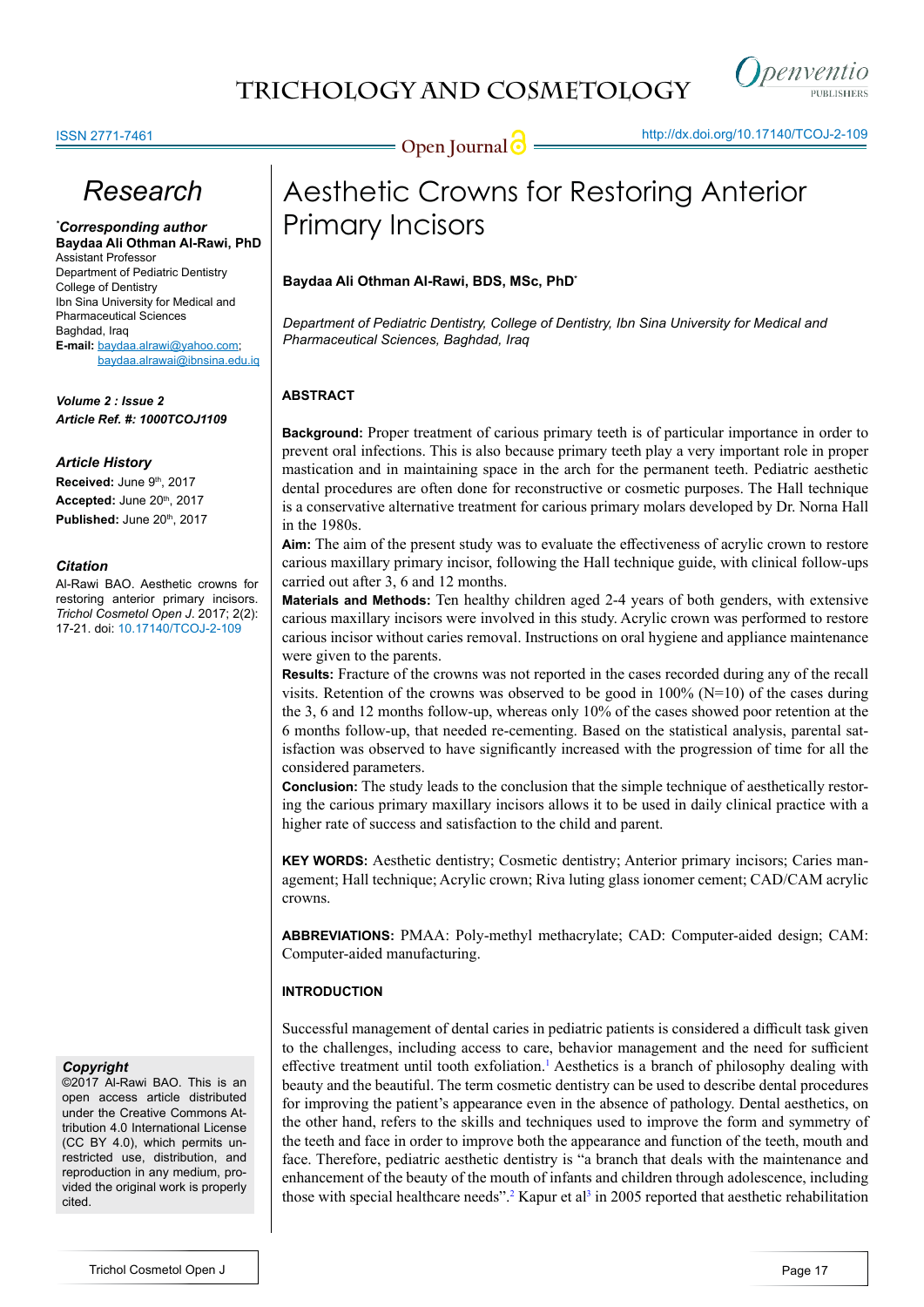Open **Journal** *O* 



of the primary dentition has psychological benefits as well as functional benefits.

Proper treatment of carious primary teeth plays a major role in preventing oral infections, maintaining proper mastication and space in the arch for the permanent teeth. The Hall technique is a conservative alternative treatment for carious primary molars developed by Dr. Norna Hall in the 1980s. This technique involves "the use of stainless steel crowns to seal over caries lesions on primary molars by using glass ionomer cement"; it is performed without caries removal, neither crown preparation nor administration of local anesthetic[.4](#page-4-3)

In a randomized controlled clinical trial, investigators found that stainless steel crowns placed using the Hall technique outperformed standard Class II restorations placed by general dentists.<sup>5</sup> In addition to achieving comparative restoration success, the Hall technique was preferred over traditional restorative techniques by children, caregivers and dentists.<sup>6</sup>

The aim of the present study was to evaluate the effectiveness of acrylic crown in restoring carious maxillary primary incisors following the Hall technique. Clinical follow-ups were carried out on a 3, 6 and 12 monthly basis.

### **MATERIALS AND METHODS**

Ten healthy children aged 2-4 years of both genders, with extensive carious maxillary incisors were involved in this study (Figure 1). The study was extended from October 2015 to May 2017. After a complete clinical and radiographical examination for carious incisors, detailed treatment plans were explained to the children's parents and written consents were obtained for including the children in this study. Instructions on oral hygiene and crown maintenance were given to the parents.

#### **The Excluded Criteria were as Follows[5](#page-4-4)**

- **•** Clinical signs or symptoms of irreversible pulpitis, or dental abscess;
- **•** Radiographic signs or symptoms of dental abscess or pulpal involvement;
- **•** Phathological mobility.

#### **Construction of Fixed Aesthetic Acrylic Bridge**

Pre-operative occlusal analysis was performed and impressions for maxillary arch were taken using elastomeric impression material (ORMAMAX, Italy). Working casts were then prepared and the shade/color of the teeth were determined. The working cast was 3D scanned using Activity 710 3D scanner (smart optics Sensortechnik GmbH, Germany). The crowns were designed using the Exocad Program (smart optics Sensortechnik GmbH, Germany). Acrylic block poly-methyl methacrylate (PMAA) was performed on the acrylic crowns using computeraided design and computer-aided manufacturing (CAD/CAM) machine (charlydental, Z.I. Fonlabour, France). After trimming, finishing and polishing the acrylic crowns, the teeth were isolated and dried using an air syringe without giving local anesthesia, without caries removal and tooth preparation. The acrylic crowns were then cemented using Riva Luting glass ionomer cement (Riva, SDI, England) and occlusion was checked for any premature contact [\(Figure](https://www.ncbi.nlm.nih.gov/pmc/articles/PMC3703039/figure/BCR2013009585F3/) 2).

The parents were advised against giving any hard food to the children to avoid chewing and to maintain proper oral hygiene. The data included in this study was obtained from 3, 6 and 12 months follow-up visits (Figure 3). The parents were satisfied with the results of the procedure. Patients were also advised to consult immediately in case of any problem with the crown, including distortion, breakage or any pathological signs and symptoms.



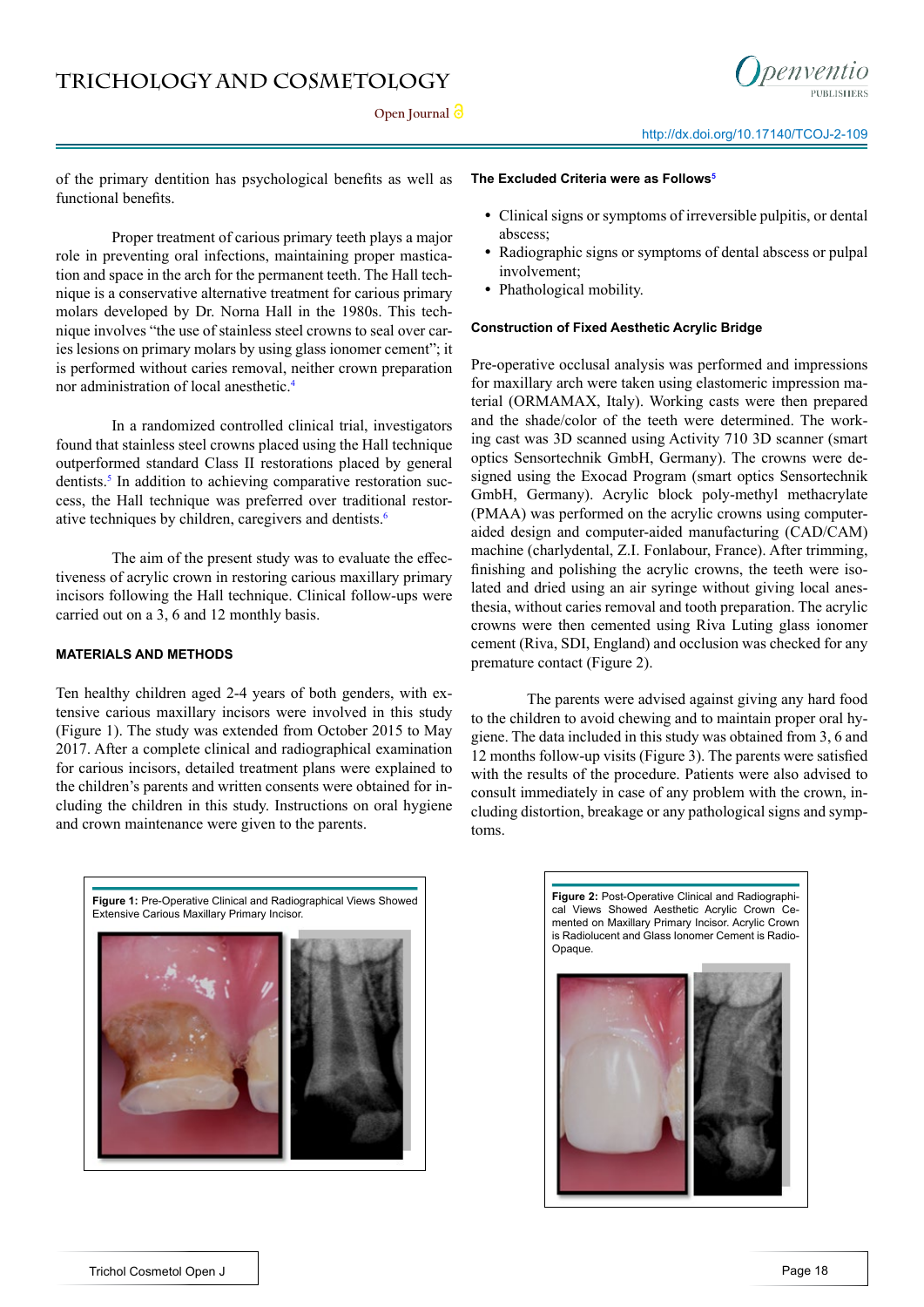



http://dx.doi.org/[10.17140/TCOJ-2-109](http://dx.doi.org/10.17140/TCOJ-2-109)

**Figure 3:** (A) Pre-Operative Image Demonstrate Extensive Carious Maxillary Primary Central Incisors. (B) At 12 Months Follow-Up Visit the Acrylic Crowns were Fit Aesthetically and were Functional.



During the follow-up study, signs and symptoms of clinical and pathological tooth changes (pain, tenderness, periapical pathology, and mobility) were examined if any previous pathology was observed. Radiographical examination was also indicated. Fracture of the acrylic crown (0=no fracture, 1=small fracture, 2=bulk fracture), retention (1=good, 2=fair, 3=poor) and the condition of gingiva were examined. A gingival score on a scale of 0 to 3 was determined: 0=no inflammation; 1=mild inflammation; 2=moderate inflammation; 3=marked inflammation[.7](#page-4-6)

Each child's parent was asked to provide a feedback for evaluating their satisfaction with the restorations. Criteria used included, (1) appearance; (2) color match; (3) durability; (4) ability to eat and (5) feasibility of teeth brushing. Each of these criteria was scored using the following scale: 1=very dissatisfied; 2=dissatisfied; 3=neutral satisfied; 4=satisfied; 5=very satisfied.<sup>[8](#page-4-7)</sup>

The data were summarized and described using relative frequencies and percentages for categorical variables. For the resultant categorical variables, *t*-test was used to compare between means for statistical significance. Data was analyzed using the SPSS software, version 16.0 (SPSS Inc., Chicago, IL, USA) for Windows. Statistical significance was set at *p*≤0.05.

## **RESULTS**

Figure 4 demonstrates the clinical parameters recorded at 3, 6 and 12 months follow-up visits. Concerning the presence or absence of any signs and symptoms of the pathological changes of the teeth, or fracture of the crown, no fractures were recorded in any of the cases at any recall visits.

Good retention of the crowns was observed in 100% (N=10) of the cases at  $3<sup>rd</sup>$  and  $12<sup>th</sup>$  month visits, whereas only 10% (N=1) of the cases showed poor retention at the  $6<sup>th</sup>$  month visit, that needed re-cementing.

The gingiva around the crown was inflamed in 20%  $(N=2)$ , 30%  $(N=3)$  and 10%  $(N=1)$  of the cases at 3, 6 and 12 months respectively. All of the gingival inflammations were of moderate type.

Table 1 shows the data from the parental satisfaction survey. When comparing between the parental satisfaction at different time intervals for appearance, color match, durability, ability to eat and feasibility of teeth brushing, the means of parental satisfaction were observed to have significantly (*p*≤0.05) increased with the progression of time.

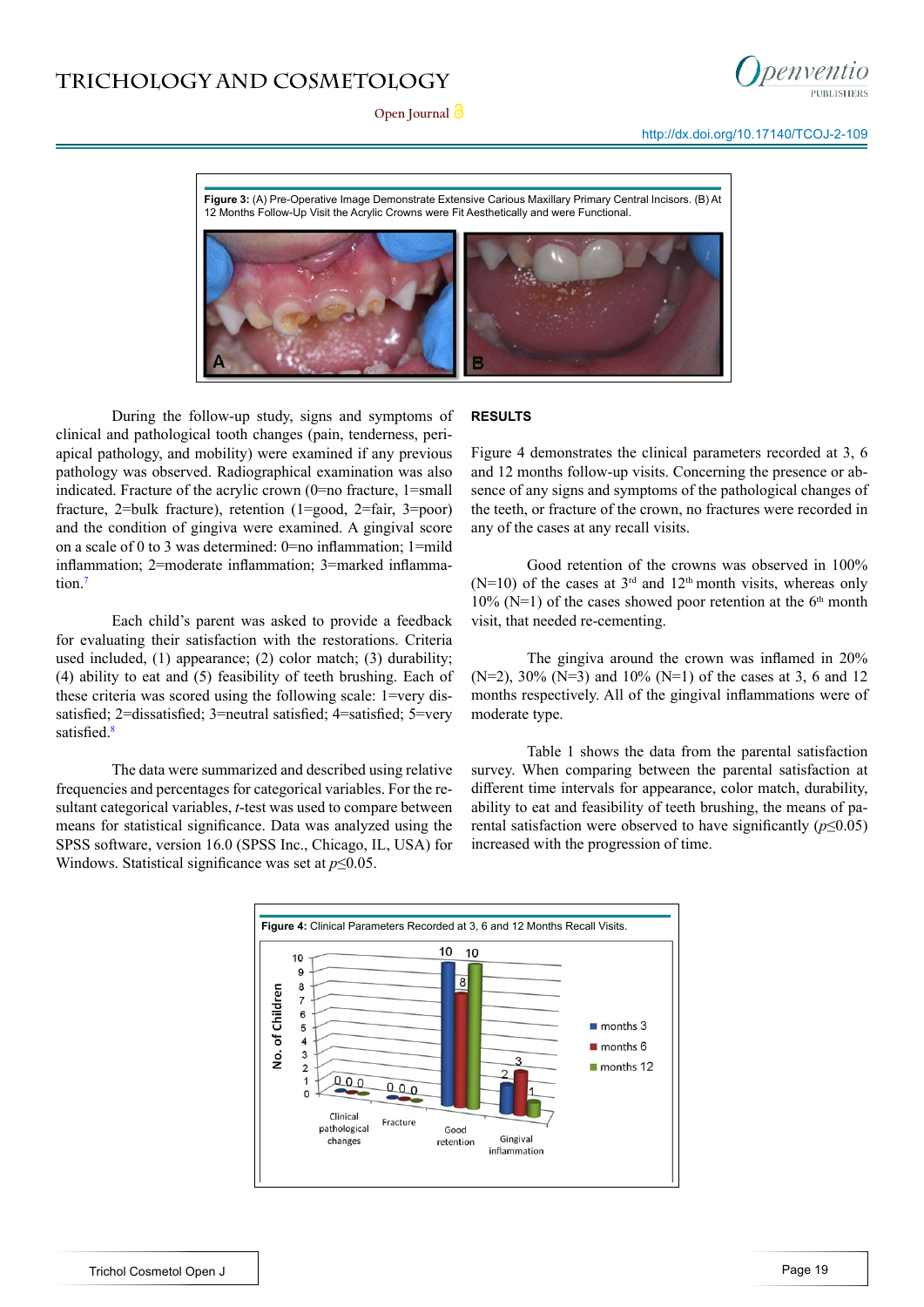



| <b>Parameters</b>             | At 3 months visit<br>(Mean±SD) | At 6 months visit<br>(Mean±SD) | At 12 months visit<br>(Mean±SD) | t-test | p-value |
|-------------------------------|--------------------------------|--------------------------------|---------------------------------|--------|---------|
| Appearance                    | $2.7 \pm 0.1$                  | $3.8 \pm 0.1$                  | $4.7 \pm 0.1$                   | 3.08   | $0.00*$ |
| Color match                   | $2.9 + 0.1$                    | $3.6 \pm 0.2$                  | $4.6 \pm 0.2$                   | 4.34   | $0.00*$ |
| Durability                    | $3.3 \pm 0.3$                  | $4.8 \pm 0.1$                  | $3.3 \pm 0.1$                   | 7.29   | $0.00*$ |
| Ability to eat                | $1.7 \pm 0.1$                  | $3.0 \pm 0.2$                  | $4.7 \pm 0.1$                   | 7.05   | $0.00*$ |
| Feasibility of teeth brushing | $2.7 \pm 0.1$                  | $3.6 \pm 0.2$                  | $4.7 \pm 0.1$                   | 4.27   | $0.00*$ |

#### **DISCUSSION**

Caries management for children differs from that of adults. For adults, the management of an active dentinal lesion is usually straightforward. For children, freedom from pain and infection is their priority, unless which they do not see any problem to be managed.

Recently, biologically-orientated strategies for managing dental caries have come back into focus. A number of clinical trials have been carried out looking at partial, or no caries removal in primary teeth and how the outcomes for these techniques contrast to complete caries removal. These 'minimal intervention' approaches reduce some of the adverse consequences associated with carrying out restorative treatment, with the advantages of conservation of tooth structure and integrity, maintenance of maximum pulpal floor dentinal thickness and reduced pulp exposure.

This is the first known clinical study reporting the clinical longevity of using fixed aesthetic acrylic crowns for restoring carious maxillary primary incisors using the Hall technique with a clinical follow-up that extend up to 12 months. Sample size is one of the limitations of this study which is understandable due to the cost of the treatment. Moreover, aesthetic dental treatment in Iraq is not subsidized by the Iraqi Health System, making it a burden for the patients.

In this study, all the crowned primary incisors remain aesthetically and clinically fit without and pathological changes.

Concerning the retention, compatibility and quality of the CAD/CAM acrylic crowns used, the results failed to record any fractures owing to the high modality technique used to prepare the acrylic crowns as well as the type of material used; PMMA, a strong, tough, and lightweight material.<sup>[9](#page-4-8)</sup>

Concerning retention of the crowns, only 2 of 10 cases showed poor retention during the 6 months follow-up because of the child's habit of eating sticky food. This was resolved by effectively cleaning the crowns and re-cementing them. The high retention of crowns recorded in this study is due to the chemical bonding properties of Riva Luting glass ionomer cement used in cementation, which chemically bonds to metal substrates and the tooth. High flexural strength enhances longevity of a glass ionomer luting cement by withstanding mastication forces. Riva Luting's high flexural strength increases its durability in the oral

environment and long term ability to retain indirect restorations. Also, Riva Luting has low solubility in the oral environment. This increases the material's ability to resist disintegration and wear caused by oral acidity.<sup>[10](#page-4-9)</sup>

The gingiva around the crown was observed to be inflamed in 2, 3 and 1 out of 10 cases at 3, 6 and 12 months respectively. All of the gingival inflammations were of moderate type because of improper oral hygiene measures. The parents were instructed to follow good oral hygiene measures to control gingival inflammation and prevent progression to severe periodontal problems.

The means of parental satisfaction were significantly (*p*≤0.05) increased with the progression of time. The primary reason for parents' satisfaction was the non-use of anesthesia or any caries removal, in addition to the aesthetic appearance, stability of color, durability of the crown, ability of the child to eat normally and feasibility of teeth brushing.

With the Hall Technique, the process of fitting the crown is quick and non-invasive. The crown is seated over the tooth with no caries removal or tooth preparation of any kind, and local anesthesia is not required.

This is the first published study considered to be the modification of the Hall technique for aesthetic restoring of carious maxillary primary incisors. But, the question remains whether the caries lesions restored according to this technique will be sealed successfully and remains arrested until the tooth exfoliates naturally? Gilchrist et al in 2013 published a systematic review showing that in case of incomplete caries, sealing them results in clinical and radiographic signs of inactivation of the caries lesion with tertiary dentin formation.<sup>[11](#page-4-10)</sup>

Bell et al<sup>12</sup> reported a success rate of 93% after 4 years of follow-up and Al-Yaseen et al<sup>13</sup> reported 96% over three years of using glass ionomer cement placed directly over carious dentin during indirect pulp therapy in primary teeth.

#### **CONCLUSION**

In the present study, the simple technique of aesthetically restoring the carious primary maxillary incisors allows it to be used in daily clinical practice with great success, both to the child and parent in establishing a positive attitude and satisfaction in relation to aesthetics and function of primary anterior teeth.